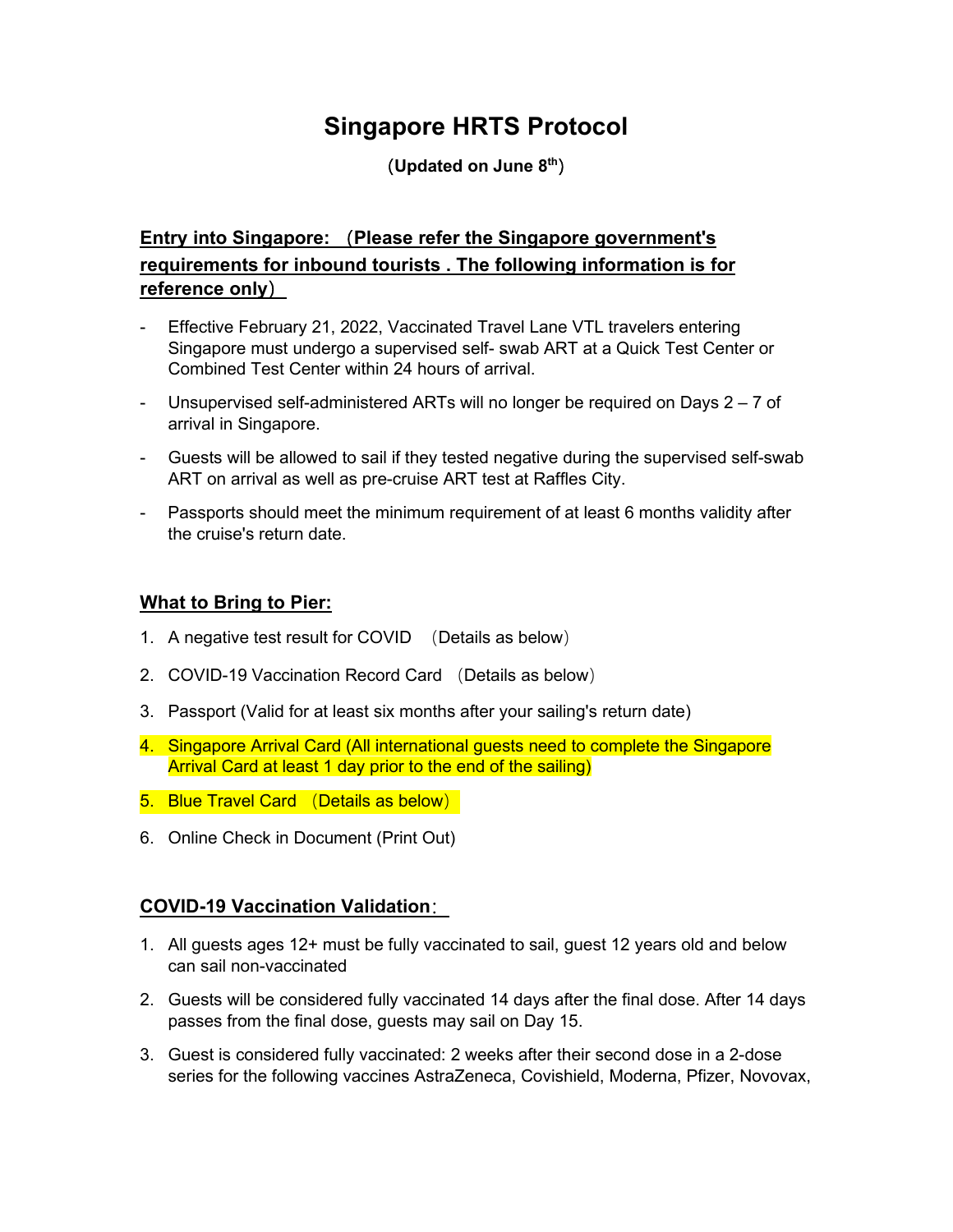Covaxin, Sinovac and Sinopharm, 2 weeks after a single-dose vaccine of Johnson & Johnson's (Janssen).

- 4. Mixed Doses: Guests may have a mixed dose of a WHO or FDA approved vaccine series with more than 28 days between doses.
- 5. All guests must be fully vaccinated to debark in Malaysia. Guests who only have 2 doses of Sinovac or Sinopharm, as well as guests aged 60 and older who have not yet received their booster, are considered to be partially vaccinated by the Malaysian Government and will be required to have a booster shot in order to debark in Malaysia.

### **Pre-Arrival Covid Test Validation**

- 1. Pre-arrival PCR required for all guests
- 2. All guests must schedule their appointment no earlier than 5.30pm on the day prior to boarding in order to be accepted during check-in. Guests have the following options available to take their test:
- 6. Fullerton Health Testing Centre at Raffles City: Schedule your ART test appointment online or at +65 63333636 (option 4). No Walk-ins accepted.
- 7. Quick Test Centers (QTCs) or Combined Test Centers (CTCs):
- 8. A supervised COVID-19 antigen rapid test (ART): Take your ART test over video consultation with an approved Singapore healthcare provider (Tele-ART).
- 3. For Recovery Guest: Guest must complete antigen test on boarding day in addition to pre-arrival test.
- 4. Forgot test result If a result is left at home, a copy may be sent in the following form: An email / fax / text of approved test as long as they meet the requirements

#### **\*Guests will be denied if:**

- 1. They cannot produce a negative test
- 2. If they have not received their test results
- 3. They produce a presumptive positive test
- 4. If test was not performed by a laboratory meaning at home test

#### **Notice for Port of Call – Malaysia**

1. Guests who wish to go ashore will be required to download, register, and activate the [MySejahtera App.](https://mysafetravel.gov.my/digital-form) Upon successful completion of the pre-departure form in the app, guests will receive a Blue Travelers Card to present for disembarkation in Malaysia.